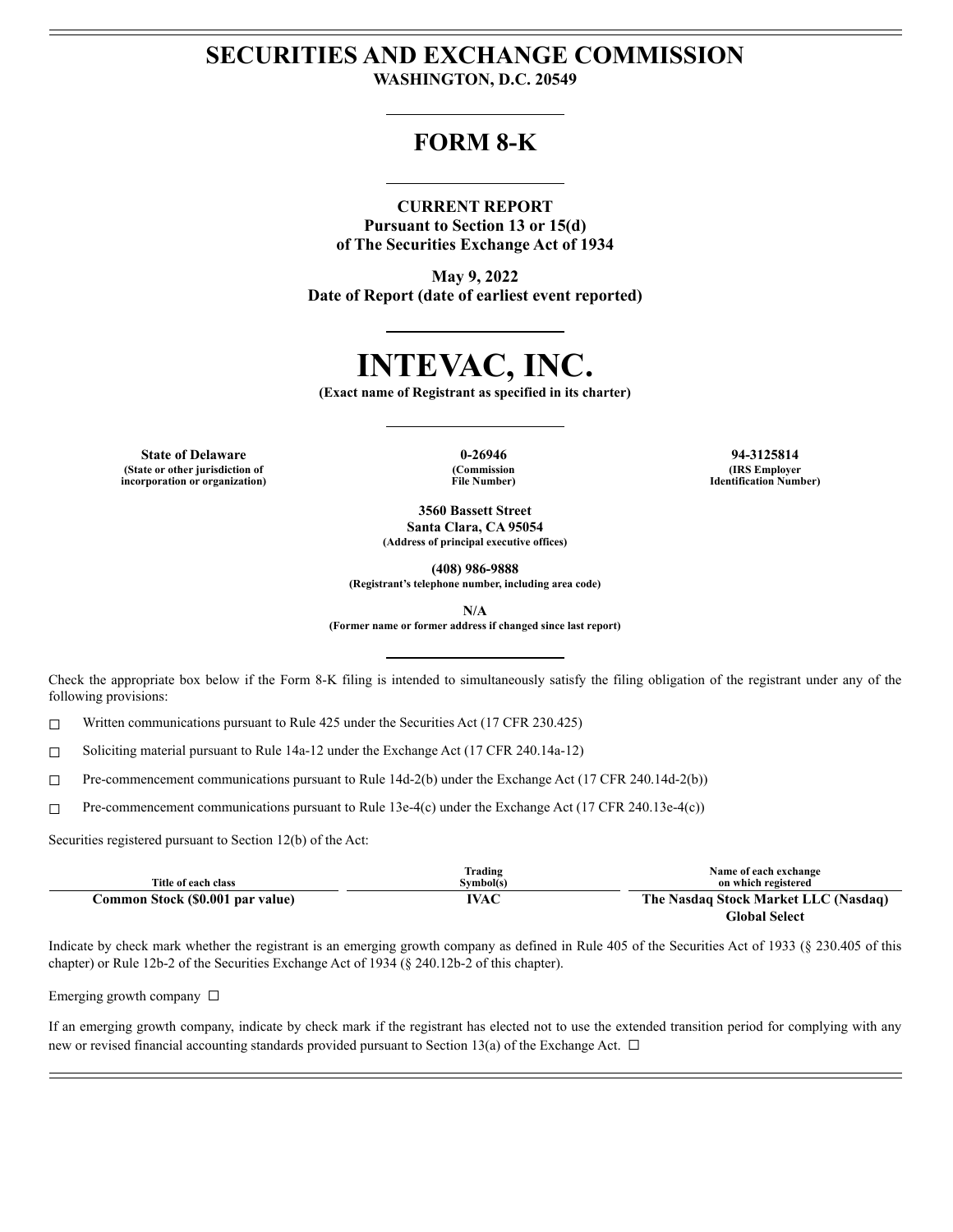#### **Item 2.02. Results of Operations and Financial Condition**

On May 9, 2022, Intevac, Inc. issued a press release reporting its financial results for the three months ended April 2, 2022. A copy of the press release issued by the Company concerning the foregoing results is furnished herewith as Exhibit 99.1 and is incorporated herein by reference.

The foregoing information is intended to be furnished under Item 2.02 of Form 8-K, "Results of Operations and Financial Condition." This information shall not be deemed "filed" for purposes of Section 18 of the Securities Exchange Act of 1934, as amended (the "Exchange Act"), or incorporated by reference in any filing under the Securities Act of 1933, as amended, or the Exchange Act, except as shall be expressly set forth by specific reference in such a filing.

#### **Item 9.01. Financial Statements and Exhibits**

- (d) Exhibits
	- 99.1 Press [Release.](#page-3-0)
	- 104 The cover page from this Current Report on Form 8-K, formatted in Inline XBRL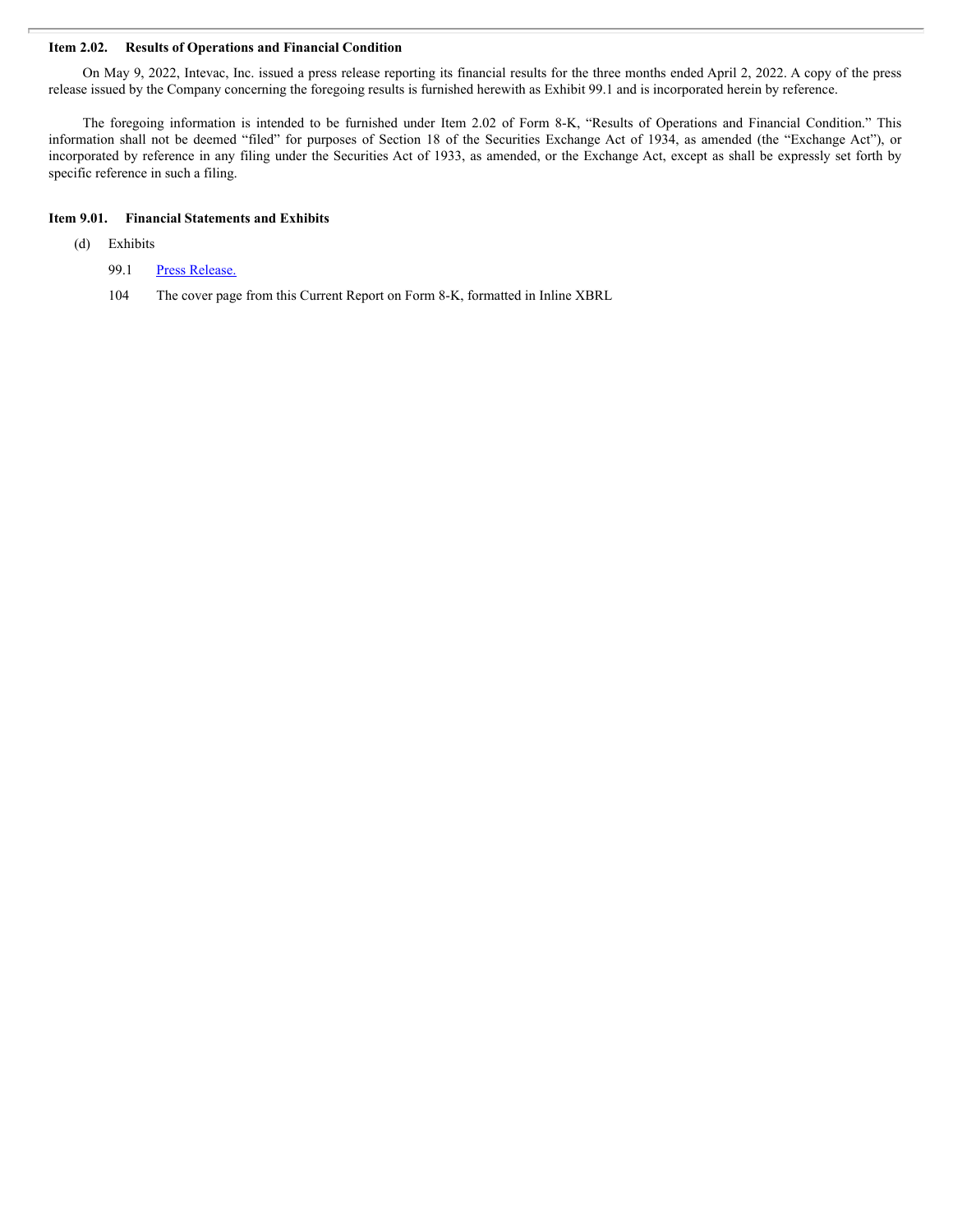Pursuant to the requirements of the Securities Exchange Act of 1934, the registrant has duly caused this report to be signed on its behalf by the undersigned hereunto duly authorized.

Date: May 9, 2022 /s/ JAMES MONIZ

# INTEVAC, INC.

James Moniz Executive Vice President, Finance and Administration, Chief Financial Officer, Secretary and Treasurer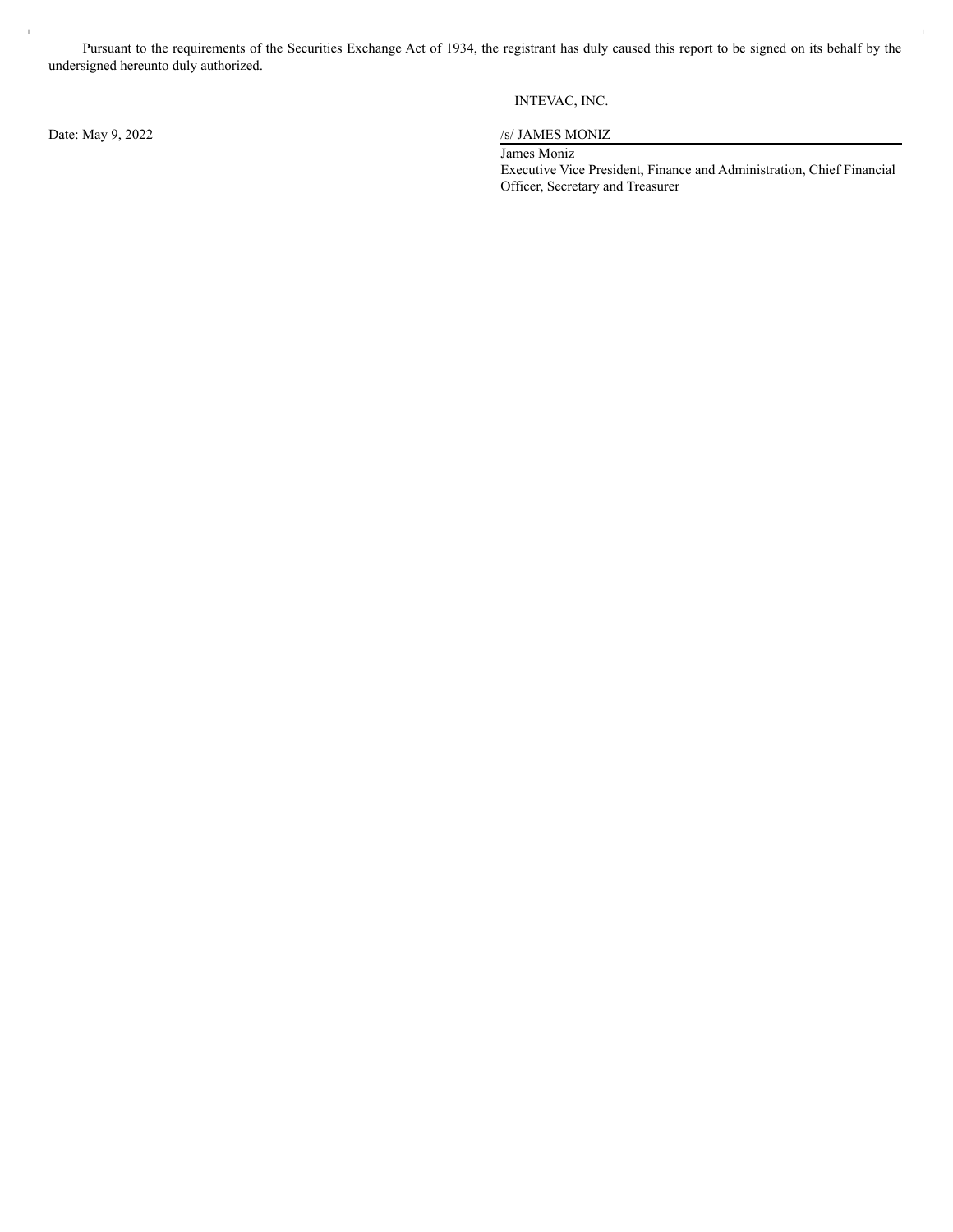<span id="page-3-0"></span>

Chief Financial Officer Investor Relations and The Investor Relations Investor Relations Investor Relations in (408) 986-9888 (530) 265-9899

3560 Bassett Street, Santa Clara CA 95054

James Moniz Claire McAdams

#### **INTEVAC ANNOUNCES FIRST QUARTER 2022 FINANCIAL RESULTS**

Santa Clara, Calif.—May 9, 2022—Intevac, Inc. (Nasdaq: IVAC) today reported financial results for the first quarter ended April 2, 2022.

#### *Q1 Highlights:*

- Achieved new 12-year record high in quarterly bookings and backlog for thin-film equipment
	- New orders totaled \$67 million
	- Backlog increased to \$87 million
- Booked \$54 million order for multiple 200 Lean<sup>®</sup> systems
- Announced multi-year upgrade and refurbishment agreement valued at over \$20 million
- Completed significant amount of restructuring activities, which included streamlining the Company by eliminating one layer of senior management, as well as ceasing development and marketing activities in multiple growth initiatives
- Limited the Company's use of cash in Q1 to transaction-related costs, ending the quarter with total cash, cash equivalents, restricted cash, and investments of \$117 million

"The first quarter of 2022 marked multiple important achievements for Intevac, which together build the foundation for future growth and profitability," commented Nigel Hunton, president and chief executive officer. "With two major announcements of planned media capacity additions on our industryleading 200 Lean platform, Intevac is firmly established as the market leader for advanced HDD media production, and the backlog and visibility in our core HDD business is the strongest we've seen in at least 12 years, and gives us confidence for the future.

"During my first few months as CEO, we have already completed a significant amount of our restructuring activities, which in the first quarter included the elimination of an entire layer of management and the disposal of equipment that will no longer be utilized. Additional growth potential beyond the HDD industry has now been focused solely on Intevac's proprietary optically clear ballistic coatings, targeted at providing scratch protection and enhanced durability for multiple applications." Mr. Hunton concluded, "We will continue our efforts to streamline the Company, make targeted R&D investments and build continued momentum toward our objective of significant revenue growth and a return to profitability in 2023."

| (\$ Millions, except per share amounts) | O1 2022             |   |                  | O1 2021             |   |                  |  |
|-----------------------------------------|---------------------|---|------------------|---------------------|---|------------------|--|
|                                         | <b>GAAP</b> Results |   | Non-GAAP Results | <b>GAAP</b> Results |   | Non-GAAP Results |  |
| <b>Net Revenues</b>                     | 4.4                 |   | 4.4              | 9.2                 |   | 9.2              |  |
| <b>Operating Loss</b>                   |                     |   | (5.0)            | (5.6)               |   | (5.5)            |  |
| Net Loss                                | (7.9)               | Φ | (5.0)            | (6.5)               | Ψ | (5.5)            |  |
| Net Loss per Diluted Share              | (0.32)              |   | (0.20)           | (0.27)              |   | (0.23)           |  |

Intevac's non-GAAP adjusted results exclude the impact of the following, where applicable: (i) restructuring charges, (ii) fixed asset disposals associated with a restructuring program and (iii) discontinued operations. A reconciliation of the GAAP and non-GAAP adjusted results is provided in the financial table included in this release. See also "Use of Non-GAAP Financial Measures" section.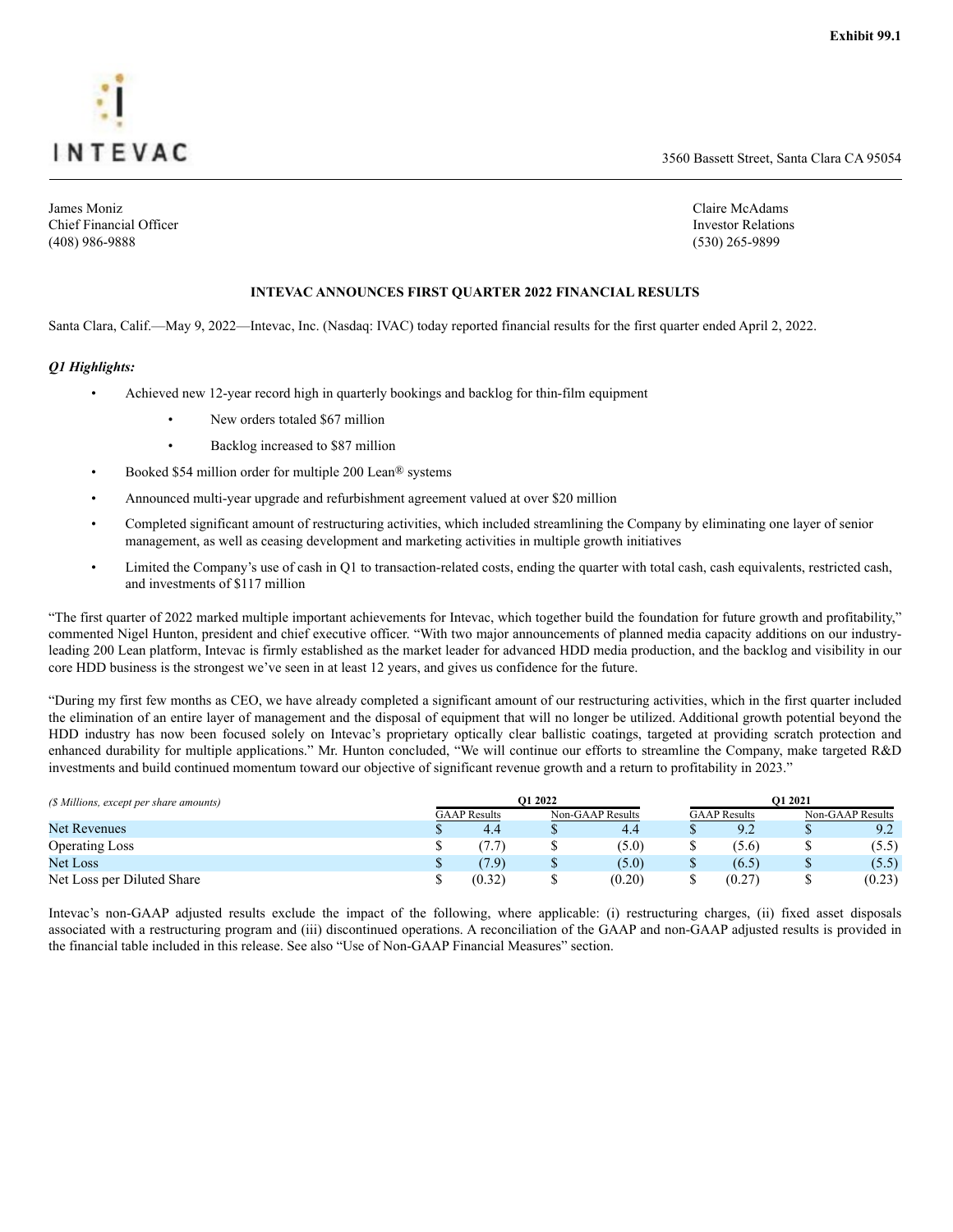#### **First Quarter 2022 Summary**

Revenues were \$4.4 million, compared to \$9.2 million in the first quarter of 2021, and consisted of HDD upgrades, spares and service. Revenues in first quarter of 2021 had included one MATRIX PVD system for advanced semiconductor packaging, as well as HDD upgrades, spares and service. Gross margin was 16.3%, compared to 23.1% in the first quarter of 2021. Operating expenses were \$8.4 million, compared to \$7.7 million in the first quarter of 2021. The operating loss of \$7.7 million included \$2.7 million of restructuring-related costs, including severance and loss on fixed asset disposals.

The net loss for the quarter was \$7.9 million, or \$0.32 per diluted share, compared to a net loss of \$6.5 million, or \$0.27 per diluted share, in the first quarter of 2021. The non-GAAP net loss for the first quarter of 2022 was \$5.0 million, or \$0.20 per diluted share, compared to a non-GAAP net loss of \$5.5 million, or \$0.23 per diluted share, in the first quarter of 2021.

Order backlog was \$87.2 million on April 2, 2022, compared to \$24.7 million on January 1, 2022 and \$4.2 million on April 3, 2021. Backlog at April 2, 2022 included nine 200 Lean HDD systems. Backlog at January 1, 2022 included one 200 Lean HDD system and the prior year period's backlog included solely HDD upgrades, spares and service.

The Company ended the quarter with \$117.2 million of total cash, cash equivalents, restricted cash and investments and \$125.8 million in tangible book value.

#### **Use of Non-GAAP Financial Measures**

Intevac's non-GAAP results exclude the impact, where applicable, of restructuring charges, fixed asset disposals associated with a restructuring program and discontinued operations. A reconciliation of the GAAP and non-GAAP results is provided in the financial tables included in this release.

Management uses non-GAAP results to evaluate the Company's operating and financial performance in light of business objectives and for planning purposes. These measures are not in accordance with GAAP and may differ from non-GAAP methods of accounting and reporting used by other companies. Intevac believes these measures enhance investors' ability to review the Company's business from the same perspective as the Company's management and facilitate comparisons of this period's results with prior periods. The presentation of this additional information should not be considered a substitute for results prepared in accordance with GAAP.

#### **Conference Call Information**

The Company will discuss its financial results and outlook in a conference call today at 1:30 p.m. PDT (4:30 p.m. EDT). To participate in the teleconference, please call toll-free (877) 407-0989 prior to the start time, and reference meeting number 13728744. For international callers, the dial-in number is +1 (201) 389-0921. You may also listen live via the Internet at https://www.webcast-eqs.com/intevac20220509\_en/en or on the Company's investor relations website at https://ir.intevac.com/. For those unable to attend live, an archived webcast of the call will be available at the same link.

#### **About Intevac**

Founded in 1991, we are the world's leading provider of hard disk drive (HDD) media processing systems. Over the last 15 years, we have delivered over 160 200 Lean® systems, which currently represent at least 65% of the world's capacity for HDD disk media production. Today, we believe that all of the new media capacity additions for the HDD industry are being deployed on our 200 Lean platform. With over 30 years of leadership in designing, developing, and manufacturing high-productivity, thin-film processing systems, we also have opportunities to leverage our technology in additional applications, such as protective coatings for the display cover glass market.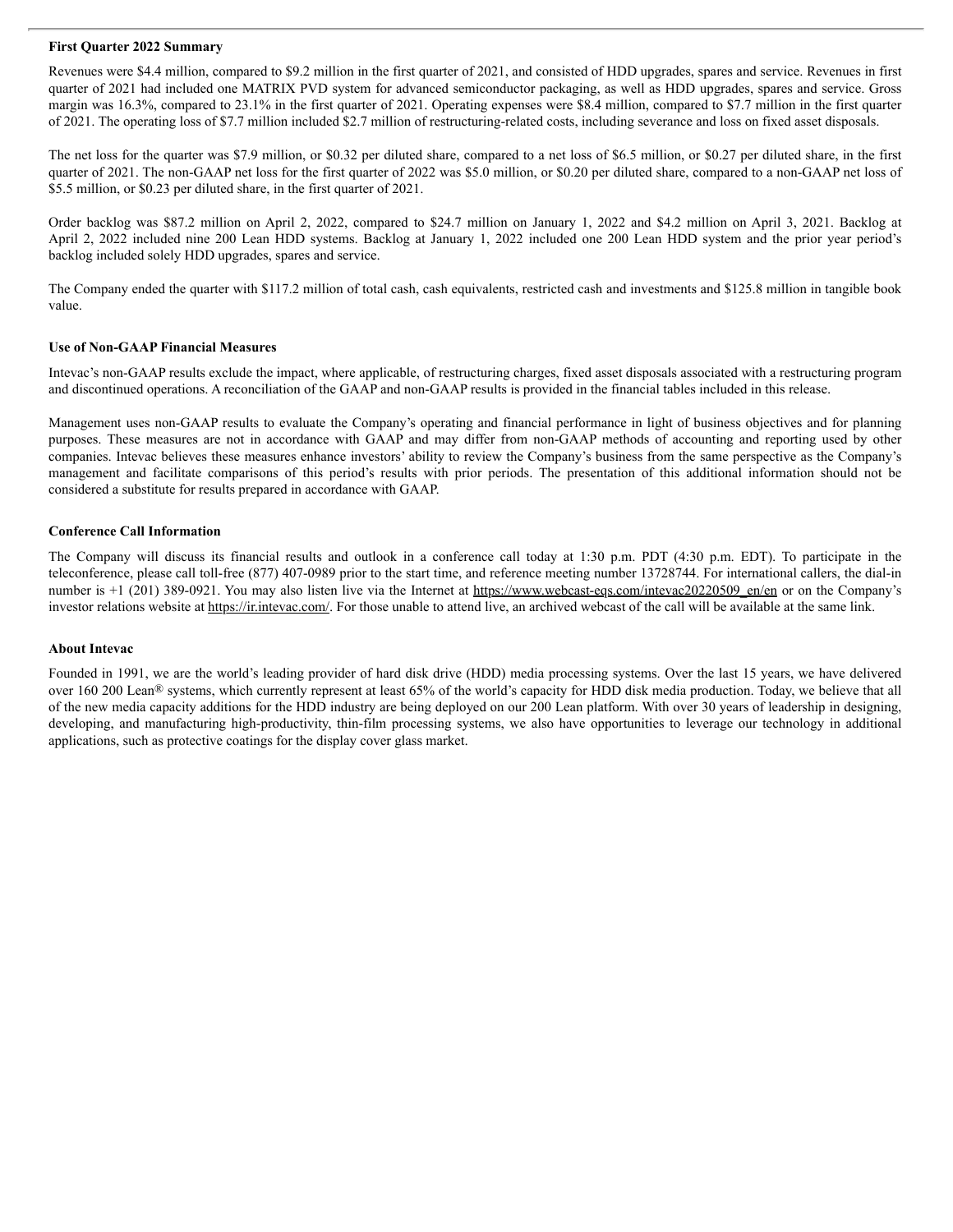For more information call 408-986-9888, or visit the Company's website at www.intevac.com.

200 Lean® is a registered trademark of Intevac, Inc.

#### **Safe Harbor Statement**

This press release includes statements that constitute "forward-looking statements" within the meaning of the Private Securities Litigation Reform Act of 1995 (the "Reform Act"). Intevac claims the protection of the safe-harbor for forward-looking statements contained in the Reform Act. These forward-looking statements are often characterized by the terms "may," "believes," "projects," "expects," or "anticipates," and do not reflect historical facts. Specific forward-looking statements contained in this press release include, but are not limited to: the Company's revenue growth potential and future financial performance. The forward-looking statements contained herein involve risks and uncertainties that could cause actual results to differ materially from the Company's expectations. These risks include, but are not limited to, global economic impacts of COVID-19 including shipment delays, availability of components, supply chain constraints and other disruptions related to COVID-19, and changes in market dynamics that could change the delivery schedule of our systems and upgrades, each of which could have a material impact on our business, our financial results, and the Company's stock price. These risks and other factors are detailed in the Company's periodic filings with the U.S. Securities and Exchange Commission.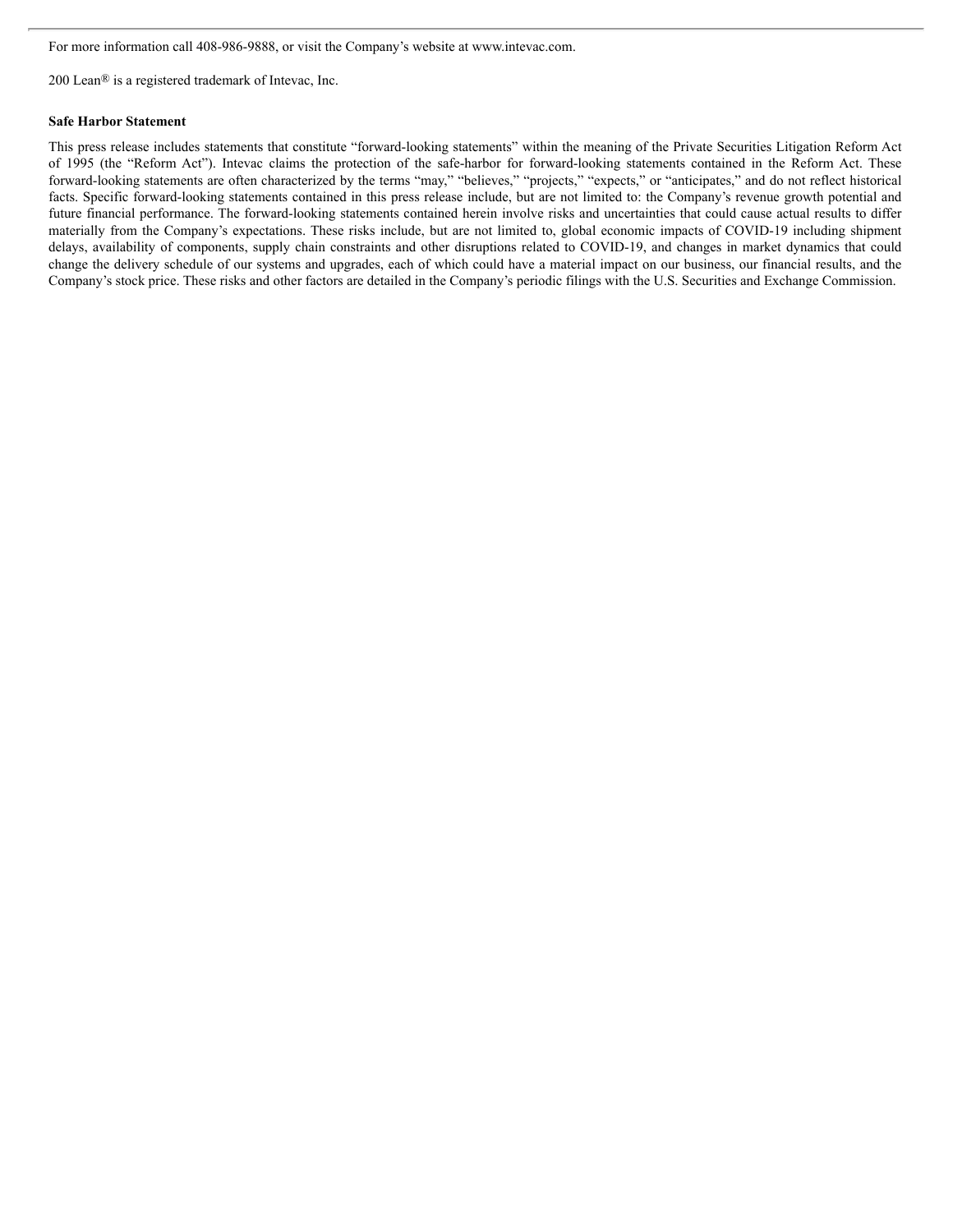# **INTEVAC, INC. CONDENSED CONSOLIDATED STATEMENTS OF OPERATIONS**

(Unaudited, in thousands, except per share amounts)

|                                             | April 2,  | Three months ended<br>April 3, |  |
|---------------------------------------------|-----------|--------------------------------|--|
|                                             | 2022      | 2021                           |  |
| Net revenues                                | \$4,445   | \$9,238                        |  |
| Gross profit                                | 723       | 2,134                          |  |
| Gross margin                                | 16.3%     | 23.1%                          |  |
| Operating expenses                          |           |                                |  |
| Research and development                    | 4,160     | 3,365                          |  |
| Selling, general and administrative         | 4,249     | 4,334                          |  |
| Total operating expenses                    | 8,409     | 7,699                          |  |
| Total operating loss                        | (7,686)   | (5, 565)                       |  |
| Interest and other income                   | (8)       | 29                             |  |
| Loss before provision for income taxes      | (7,694)   | (5, 536)                       |  |
| Provision for income taxes                  | 26        | 32                             |  |
| Net loss from continuing operations         | (7,720)   | (5,568)                        |  |
| Net loss from discontinued operations       | (135)     | (936)                          |  |
| Net loss                                    | \$(7,855) | \$ (6,504)                     |  |
| Net loss per share                          |           |                                |  |
| Basic and diluted – continuing operations   | (0.31)    | (0.23)                         |  |
| Basic and diluted – discontinued operations | \$ (0.01) | \$ (0.04)                      |  |
| Basic and diluted – net loss                | (0.32)    | \$ (0.27)                      |  |
| Weighted average common shares outstanding  |           |                                |  |
| Basic and Diluted                           | 24,800    | 24,033                         |  |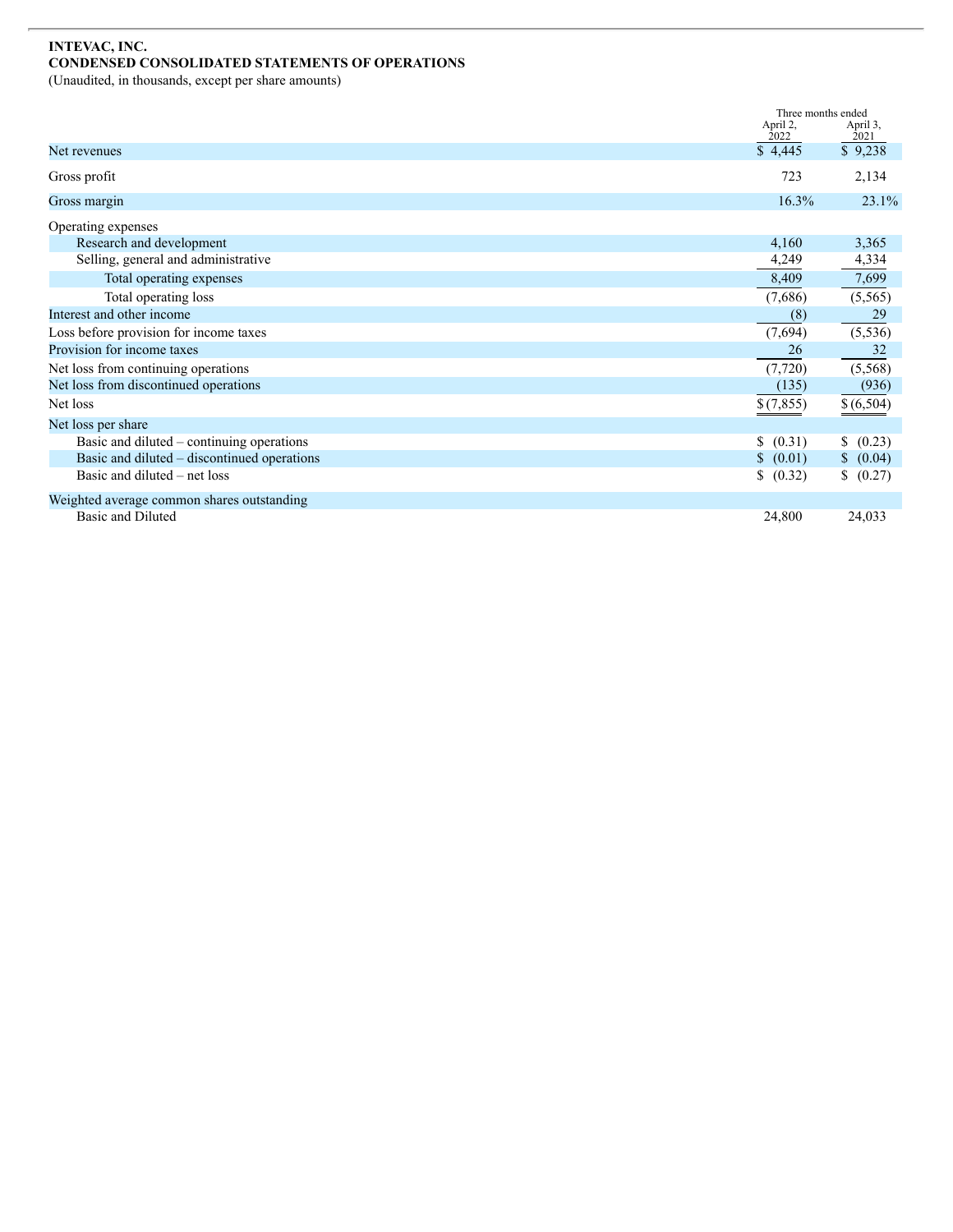## **INTEVAC, INC. CONDENSED CONSOLIDATED BALANCE SHEETS**

(In thousands, except par value)

|                                                   | April 2,<br>2022 | January 1,<br>2022    |
|---------------------------------------------------|------------------|-----------------------|
|                                                   | (Unaudited)      | (see Note)            |
| <b>ASSETS</b>                                     |                  |                       |
| Current assets                                    |                  |                       |
| Cash, cash equivalents and short-term investments | \$106,975        | \$112,949             |
| Accounts receivable, net                          | 17,054           | 14,261                |
| Inventories                                       | 8,908            | 5,791                 |
| Prepaid expenses and other current assets         | 1,778            | 1,827                 |
| Total current assets                              | 134,715          | 134,828               |
| Long-term investments                             | 9,407            | 7,427                 |
| <b>Restricted cash</b>                            | 786              | 786                   |
| Property, plant and equipment, net                | 3,372            | 4,759                 |
| Operating lease right-of-use-assets               | 3,966            | 4,520                 |
| Deferred income tax and other long-term assets    | 5,406            | 5,449                 |
| <b>Total assets</b>                               | \$157,652        | \$157,769             |
| LIABILITIES AND STOCKHOLDERS' EQUITY              |                  |                       |
| <b>Current liabilities</b>                        |                  |                       |
| Current operating lease liabilities               | \$<br>3,188      | $\mathbb{S}$<br>3,119 |
| Accounts payable                                  | 3,915            | 5,320                 |
| Accrued payroll and related liabilities           | 3,319            | 5,505                 |
| Other accrued liabilities                         | 2,971            | 3,665                 |
| Customer advances                                 | 15,320           | 2,107                 |
| Total current liabilities                         | 28,713           | 19,716                |
| Non-current liabilities                           |                  |                       |
| Non-current operating lease liabilities           | 2,854            | 3,675                 |
| Other long-term liabilities                       | 270              | 363                   |
| Total non-current liabilities                     | 3,124            | 4,038                 |
| Stockholders' equity                              |                  |                       |
| Common stock (\$0.001 par value)                  | 25               | 25                    |
| Additional paid-in capital                        | 198,935          | 199,073               |
| Treasury stock, at cost                           | (29, 551)        | (29, 551)             |
| Accumulated other comprehensive income            | 371              | 578                   |
| Accumulated deficit                               | (43,965)         | (36,110)              |
| Total stockholders' equity                        | 125,815          | 134,015               |
| Total liabilities and stockholders' equity        | \$157,652        | \$157,769             |

Note: Amounts as of January 1, 2022 are derived from the January 1, 2022 audited consolidated financial statements.